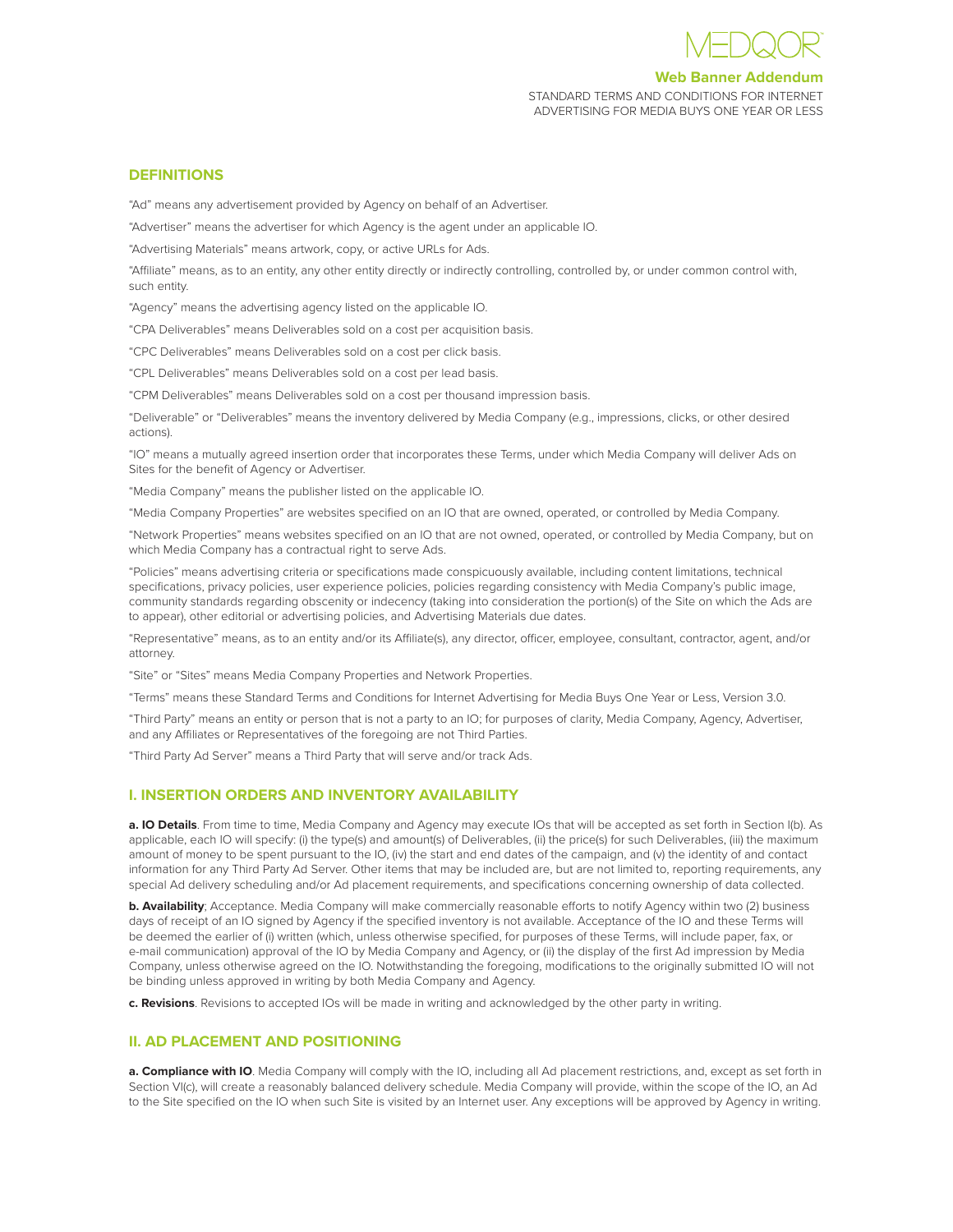**b. Changes to Site**. Media Company will use commercially reasonable efforts to provide Agency at least 10 business days prior notification of any material changes to the Site that would materially change the target audience or materially affect the size or placement of the Ad specified on the applicable IO. Should such a modification occur with or without notice, as Agency's and Advertiser's sole remedy for such change, Agency may cancel the remainder of the affected placement without penalty within the 10-day notice period. If Media Company has failed to provide such notification, Agency may cancel the remainder of the affected placement within 30 days of such modification and, in such case, will not be charged for any affected Ads delivered after such modification.

**c. Technical Specifications**. Media Company will submit or otherwise make electronically accessible to Agency final technical specifications within two (2) business days of the acceptance of an IO. Changes by Media Company to the specifications of already-purchased Ads after that two (2) business day period will allow Advertiser to suspend delivery of the affected Ad for a reasonable time (without impacting the end date, unless otherwise agreed by the parties) in order to (i) send revised Advertising Materials; (ii) request that Media Company resize the Ad at Media Company's cost, and with final creative approval of Agency, within a reasonable time period to fulfill the guaranteed levels of the IO; (iii) accept a comparable replacement; or (iv) if the parties are unable to negotiate an alternate or comparable replacement in good faith within five (5) business days, immediately cancel the remainder of the affected placement without penalty.

**d. Editorial Adjacencies**. Media Company acknowledges that certain Advertisers may not want their Ads placed adjacent to content that promotes pornography, violence, or the use of firearms, contains obscene language, or falls within another category stated on the IO ("Editorial Adjacency Guidelines"). Media Company will use commercially reasonable efforts to comply with the Editorial Adjacency Guidelines with respect to Ads that appear on Media Company Properties, although Media Company will at all times retain editorial control over the Media Company Properties. For Ads shown on Network Properties, Media Company and Agency agree that Media Company's sole responsibilities with respect to compliance with these Editorial Adjacency Guidelines will be to obtain contractual representations from its participating network publishers that such publishers will comply with Editorial Adjacency Guidelines on all Network Properties and to provide the remedy specified below to Agency with respect to violations of Editorial Adjacency Guidelines on Network Properties. Should Ads appear in violation of the Editorial Adjacency Guidelines, Advertiser's sole and exclusive remedy is to request in writing that Media Company remove the Ads and provide makegoods or, if no makegood can be agreed upon, issue a credit to Advertiser equal to the value of such Ads, or not bill Agency for such Ads. In cases where a makegood and a credit can be shown to be commercially infeasible for the Advertiser, Agency and Media Company will negotiate an alternate solution. After Agency notifies Media Company that specific Ads are in violation of the Editorial Adjacency Guidelines, Media Company will make commercially reasonable efforts to correct such violation within 24 hours. If such correction materially and adversely impacts such IO, Agency and Media Company will negotiate in good faith mutually agreed changes to such IO to address such impacts. Notwithstanding the foregoing, Agency and Advertiser each acknowledge and agree that no Advertiser will be entitled to any remedy for any violation of the Editorial Adjacency Guidelines resulting from: (i) Ads placed at locations other than the Sites, or (ii) Ads displayed on properties that Agency or Advertiser is aware, or should be aware, may contain content in potential violation of the Editorial Adjacency Guidelines.

For any page on the Site that primarily consists of user-generated content, the preceding paragraph will not apply. Instead, Media Company will make commercially reasonable efforts to ensure that Ads are not placed adjacent to content that violates the Site's terms of use. Advertiser's and Agency's sole remedy for Media Company's breach of such obligation will be to submit written complaints to Media Company, which will review such complaints and remove user-generated content that Media Company, in its sole discretion, determines is objectionable or in violation of such Site's terms of use.

#### **III. PAYMENT AND PAYMENT LIABILITY**

**a. Invoices**. The initial invoice will be sent by Media Company upon completion of the first month's delivery, or within 30 days of completion of the IO, whichever is earlier. Invoices will be sent to Agency's billing address as set forth on the IO and will include information reasonably specified by Agency, such as the IO number, Advertiser name, brand name or campaign name, and any number or other identifiable reference stated as required for invoicing on the IO. All invoices (other than corrections of previously provided invoices) pursuant to the IO will be sent within 90 days of delivery of all Deliverables. Media Company acknowledges that failure by Media Company to send an invoice within such period may cause Agency to be contractually unable to collect payment from the Advertiser. If Media Company sends the invoice after the 90-day period and the Agency either has not received the applicable funds from the Advertiser or does not have the Advertiser's consent to dispense such funds, Agency will use commercially reasonable efforts to assist Media Company in collecting payment from the Advertiser or obtaining Advertiser's consent to dispense funds.

Upon request from the Agency, Media Company should provide proof of performance for the invoiced period, which may include access to online or electronic reporting, as addressed in these Terms, subject to the notice and cure provisions of Section IV. Media Company should invoice Agency for the services provided on a calendar-month basis with the net cost (i.e., the cost after subtracting Agency commission, if any) based on actual delivery, flat-fee, or based on prorated distribution of delivery over the term of the IO, as specified on the applicable IO.

**b. Payment Date**. Agency will make payment 30 days from its receipt of invoice, or as otherwise stated in a payment schedule set forth on the IO. Media Company may notify Agency that it has not received payment in such 30-day period and whether it intends to seek payment directly from Advertiser pursuant to Section III(c), below, and Media Company may do so five (5) business days after providing such notice.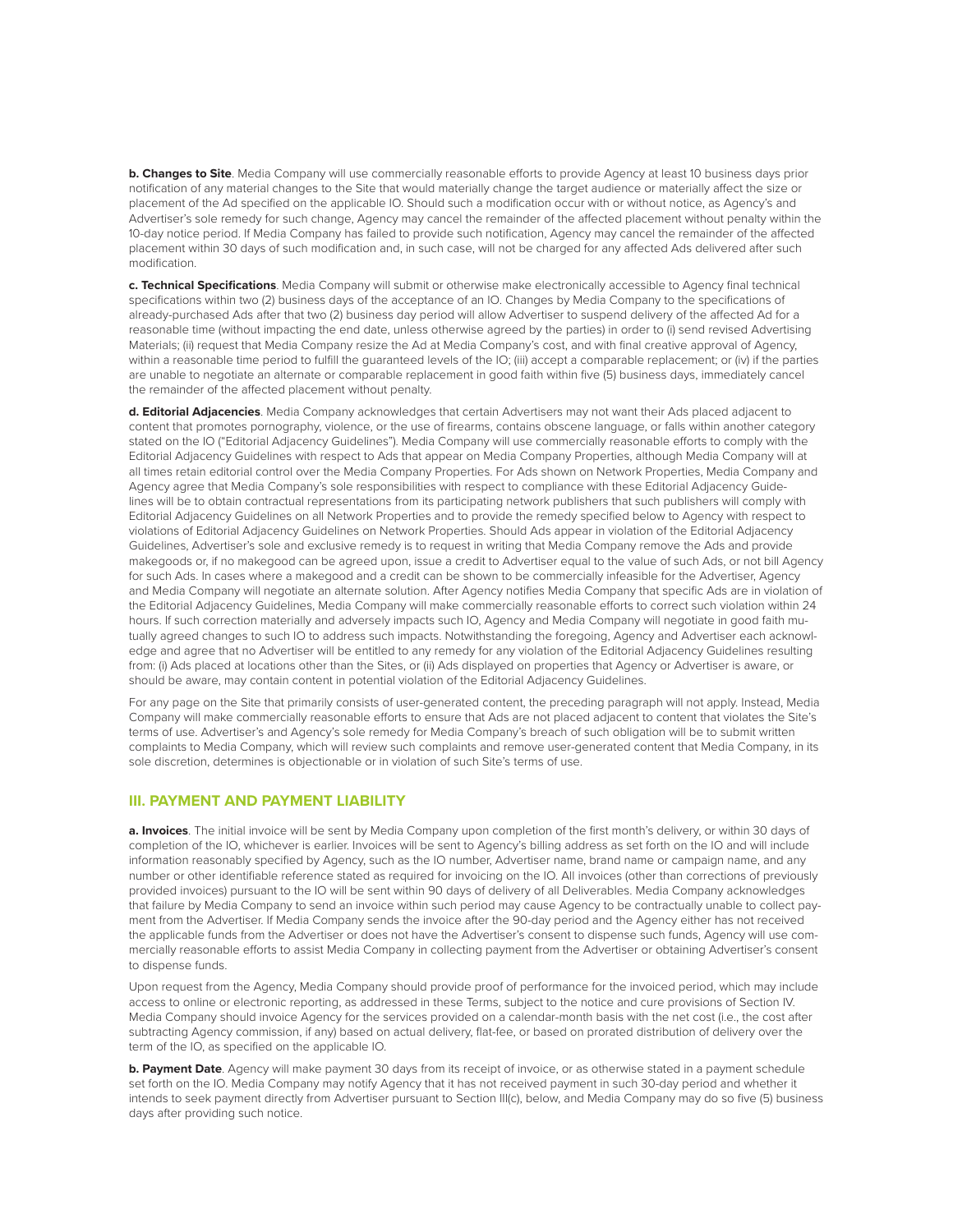**c. Payment Liability**. Unless otherwise set forth by Agency on the IO, Media Company agrees to hold Agency liable for payments solely to the extent proceeds have cleared from Advertiser to Agency for Ads placed in accordance with the IO. For sums not cleared to Agency, Media Company agrees to hold Advertiser solely liable. Media Company understands that Advertiser is Agency's disclosed principal and Agency, as agent, has no obligations relating to such payments, either joint or several, except as specifically set forth in this Section III(c) and Section X(c).

Agency agrees to make every reasonable effort to collect and clear payment from Advertiser on a timely basis.

Agency's credit is established on a client-by-client basis.

If Advertiser proceeds have not cleared for the IO, other advertisers from Agency will not be prohibited from advertising on the Site due to such non-clearance if such other advertisers' credit is not in question.

Upon request, Agency will make available to Media Company written confirmation of the relationship between Agency and Advertiser. This confirmation should include, for example, Advertiser's acknowledgement that Agency is its agent and is authorized to act on its behalf in connection with the IO and these Terms. In addition, upon the request of Media Company, Agency will confirm whether Advertiser has paid to Agency in advance funds sufficient to make payments pursuant to the IO.

If Advertiser's or Agency's credit is or becomes impaired, Media Company may require payment in advance.

## **IV. REPORTING**

**a. Confirmation of Campaign Initiation**. Media Company will, within two (2) business days of the start date on the IO, provide confirmation to Agency, either electronically or in writing, stating whether the components of the IO have begun delivery.

**b. Media Company Reporting**. If Media Company is serving the campaign, Media Company will make reporting available at least as often as weekly, either electronically or in writing, unless otherwise specified on the IO. Reports will be broken out by day and summarized by creative execution, content area (Ad placement), impressions, clicks, spend/cost, and other variables as may be defined on the IO (e.g., keywords). Once Media Company has provided the online or electronic report, it agrees that Agency and Advertiser are entitled to reasonably rely on it, subject to provision of Media Company's invoice for such period.

**c. Makegoods for Reporting Failure**. If Media Company fails to deliver an accurate and complete report by the time specified, Agency may initiate makegood discussions pursuant to Section VI, below.

If Agency informs Media Company that Media Company has delivered an incomplete or inaccurate report, or no report at all, Media Company will cure such failure within five (5) business days of receipt of such notice. Failure to cure may result in nonpayment for all activity for which data is incomplete or missing until Media Company delivers reasonable evidence of performance; such report will be delivered within 30 days of Media Company's knowledge of such failure or, absent such knowledge, within 180 days of delivery of all Deliverables.

## **V. CANCELLATION AND TERMINATION**

**a. Without Cause**. Unless designated on the IO as non-cancelable, Advertiser may cancel the entire IO, or any portion thereof, as follows:

i. With 14 days' prior written notice to Media Company, without penalty, for any guaranteed Deliverable, including, but not limited to, CPM Deliverables. For clarity and by way of example, if Advertiser cancels the guaranteed portions of the IO eight (8) days prior to serving of the first impression, Advertiser will only be responsible for the first six (6) days of those Deliverables.

ii. With seven (7) days' prior written notice to Media Company, without penalty, for any non-guaranteed Deliverable, including, but not limited to, CPC Deliverables, CPL Deliverables, or CPA Deliverables, as well as some non-guaranteed CPM Deliverables.

iii. With 30 days' prior written notice to Media Company, without penalty, for any flat feebased or fixed-placement Deliverable, including, but not limited to, roadblocks, timebased or share-of-voice buys, and some types of cancelable sponsorships.

iv. Advertiser will remain liable to Media Company for amounts due for any custom content or development ("Custom Material") provided to Advertiser or completed by Media Company or its third-party vendor prior to the effective date of termination. For IOs that contemplate the provision or creation of Custom Material, Media Company will specify the amounts due for such Custom Material as a separate line item. Advertiser will pay for such Custom Material within 30 days from receiving an invoice therefore.

**b. For Cause**. Either Media Company or Agency may terminate an IO at any time if the other party is in material breach of its obligations hereunder, which breach is not cured within 10 days after receipt of written notice thereof from the non-breaching party, except as otherwise stated in these Terms with regard to specific breaches. Additionally, if Agency or Advertiser breaches its obligations by violating the same Policy three times (and such Policy was provided to Agency or Advertiser) and receives timely notice of each such breach, even if Agency or Advertiser cures such breaches, then Media Company may terminate the IO or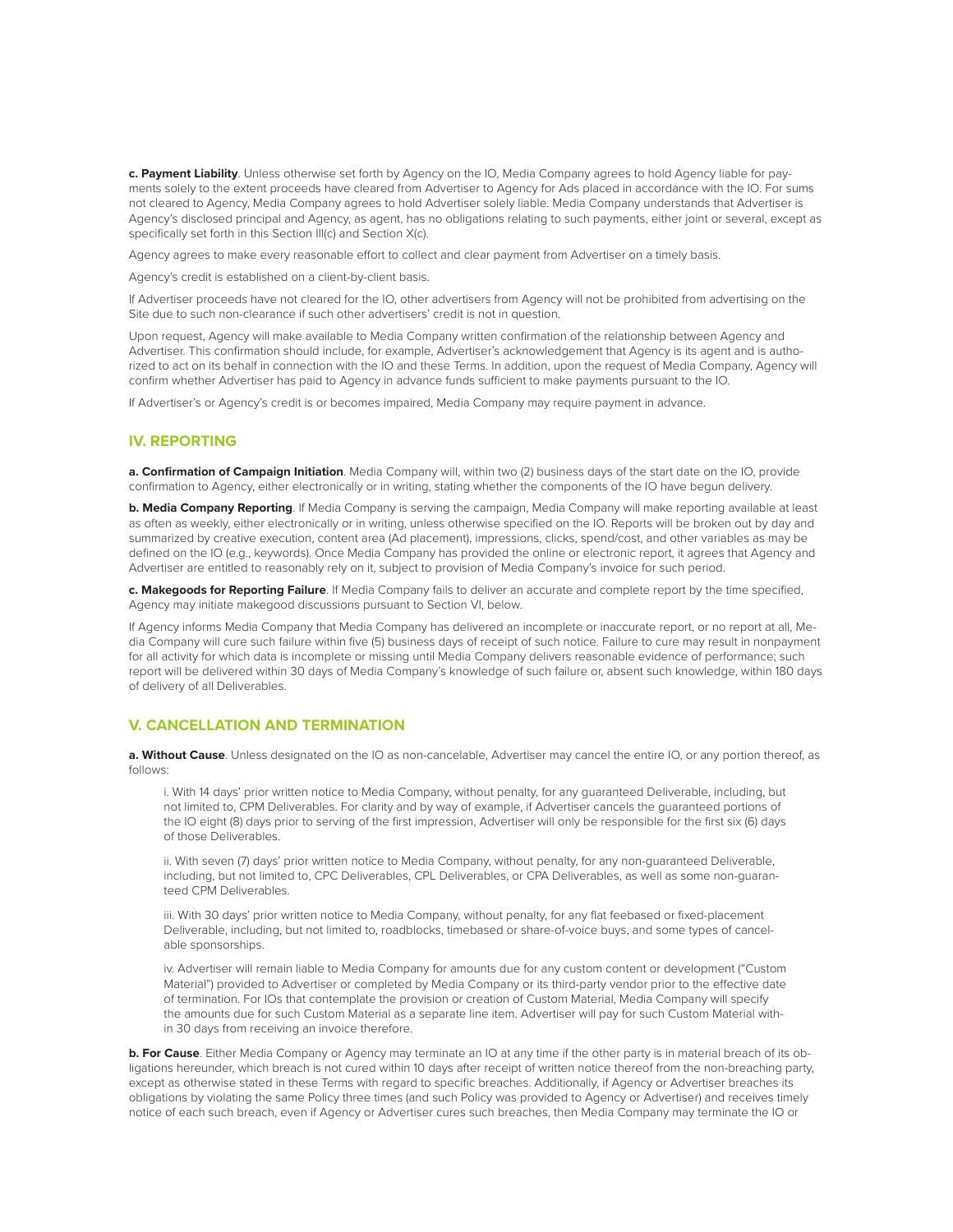placements associated with such breach upon written notice. If Agency or Advertiser does not cure a violation of a Policy within the applicable 10-day cure period after written notice, where such Policy had been provided by Media Company to Agency, then Media Company may terminate the IO and/or placements associated with such breach upon written notice.

**c. Short Rates**. Short rates will apply to canceled buys to the degree stated on the IO.

## **VI. MAKEGOODS**

**a. Notification of Under-delivery**. Media Company will monitor delivery of the Ads, and will notify Agency either electronically or in writing as soon as possible (and no later than 14 days before the applicable IO end date unless the length of the campaign is less than 14 days) if Media Company believes that an under-delivery is likely. In the case of a probable or actual under-delivery, Agency and Media Company may arrange for a makegood consistent with these Terms.

**b. Makegood Procedure**. If actual Deliverables for any campaign fall below guaranteed levels, as set forth on the IO, and/or if there is an omission of any Ad (placement or creative unit), Agency and Media Company will use commercially reasonable efforts to agree upon the conditions of a makegood flight, either on the IO or at the time of the shortfall. If no makegood can be agreed upon, Agency may execute a credit equal to the value of the under-delivered portion of the IO for which it was charged. If Agency or Advertiser has made a cash prepayment to Media Company, specifically for the campaign IO for which under-delivery applies, then, if Agency and/or Advertiser is reasonably current on all amounts owed to Media Company under any other agreement for such Advertiser, Agency may elect to receive a refund for the under-delivery equal to the difference between the applicable pre-payment and the value of the delivered portion of the campaign. In no event will Media Company provide a makegood or extend any Ad beyond the period set forth on the IO without the prior written consent of Agency.

**c. Unguaranteed Deliverables**. If an IO contains CPA Deliverables, CPL Deliverables, or CPC Deliverables, the predictability, forecasting, and conversions for such Deliverables may vary and guaranteed delivery, even delivery, and makegoods are not available.

#### **VII. BONUS IMPRESSIONS**

**a. With Third Party Ad Server**. Where Agency uses a Third Party Ad Server, Media Company will not bonus more than 10% above the Deliverables specified on the IO without the prior written consent of Agency. Permanent or exclusive placements will run for the specified period of time regardless of over-delivery, unless the IO establishes an impression cap for Third Party Ad Server activity. Agency will not be charged by Media Company for any additional Deliverables above any level guaranteed or capped on the IO. If a Third Party Ad Server is being used and Agency notifies Media Company that the guaranteed or capped levels stated on the IO have been reached, Media Company will use commercially reasonable efforts to suspend delivery and, within 48 hours of receiving such notice, Media Company may either (i) serve any additional Ads itself or (ii) be held responsible for all applicable incremental Ad serving charges incurred by Advertiser but only (A) after such notice has been provided, and (B) to the extent such charges are associated with overdelivery by more than 10% above such guaranteed or capped levels.

**b. No Third Party Ad Server**. Where Agency does not use a Third Party Ad Server, Media Company may bonus as many ad units as Media Company chooses unless otherwise indicated on the IO. Agency will not be charged by Media Company for any additional Deliverables above any level guaranteed on the IO.

#### **VIII. FORCE MAJEURE**

**a. Generally**. Excluding payment obligations, neither Agency nor Media Company will be liable for delay or default in the performance of its respective obligations under these Terms if such delay or default is caused by conditions beyond its reasonable control, including, but not limited to, fire, flood, accident, earthquakes, telecommunications line failures, electrical outages, network failures, acts of God, or labor disputes ("Force Majeure event"). If Media Company suffers such a delay or default, Media Company will make reasonable efforts within five (5) business days to recommend a substitute transmission for the Ad or time period for the transmission. If no such substitute time period or makegood is reasonably acceptable to Agency, Media Company will allow Agency a pro rata reduction in the space, time, and/or program charges hereunder in the amount of money assigned to the space, time, and/or program charges at time of purchase. In addition, Agency will have the benefit of the same discounts that would have been earned had there been no default or delay.

**b. Related to Payment**. If Agency's ability to transfer funds to third parties has been materially negatively impacted by an event beyond the Agency's reasonable control, including, but not limited to, failure of banking clearing systems or a state of emergency, then Agency will make every reasonable effort to make payments on a timely basis to Media Company, but any delays caused by such condition will be excused for the duration of such condition. Subject to the foregoing, such excuse for delay will not in any way relieve Agency from any of its obligations as to the amount of money that would have been due and paid without such condition.

**c. Cancellation**. If a Force Majeure event has continued for five (5) business days, Media Company and/or Agency has the right to cancel the remainder of the IO without penalty.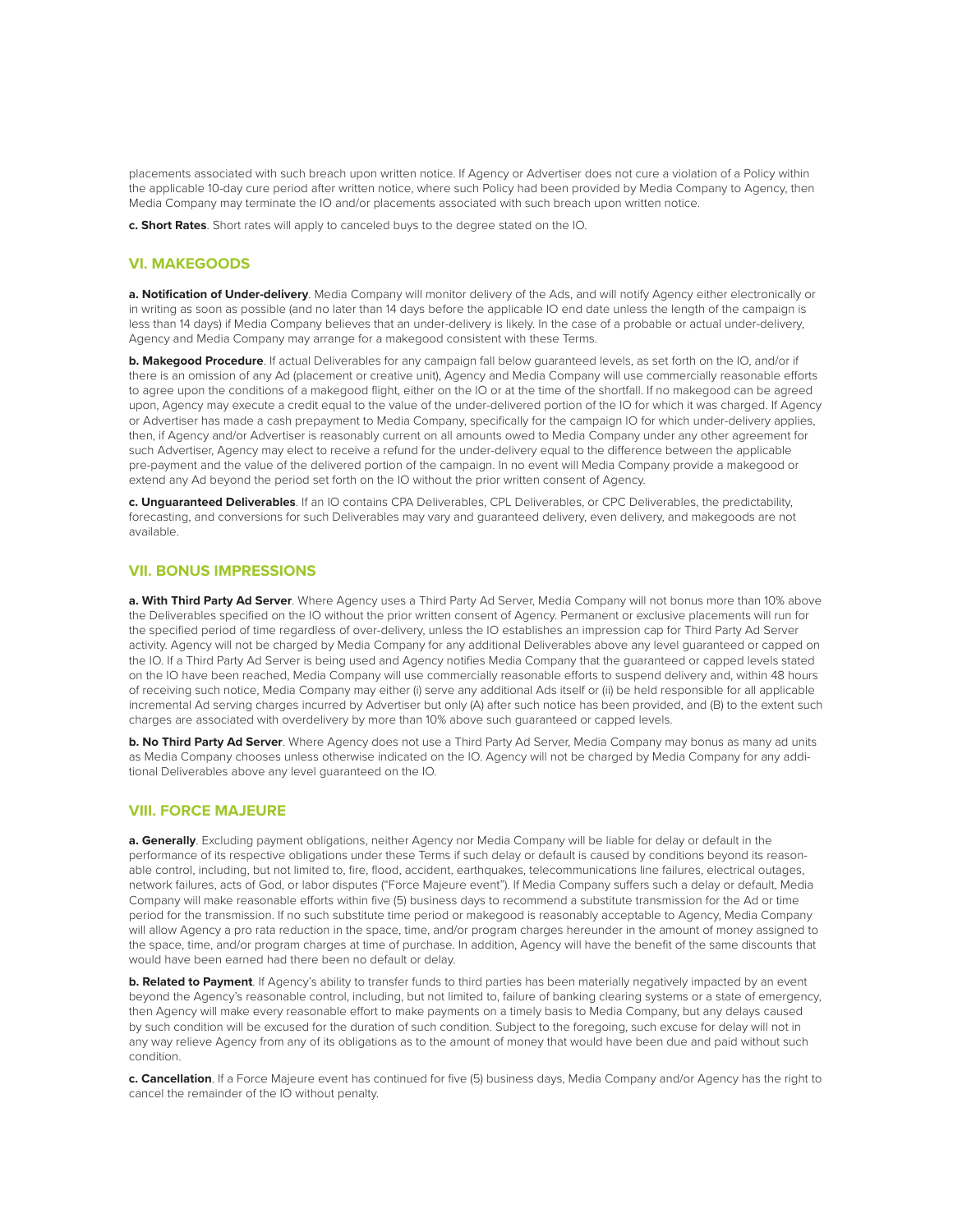## **IX. AD MATERIALS**

a. Submission. Agency will submit Advertising Materials pursuant to Section II(c) in accordance with Media Company's then-existing Policies. Media Company's sole remedies for a breach of this provision are set forth in Section V(c), above, Sections IX (c) and (d), below, and Sections X (b) and (c), below.

**b. Late Creative**. If Advertising Materials are not received by the IO start date, Media Company will begin to charge the Advertiser on the IO start date on a pro rata basis based on the full IO, excluding portions consisting of performance-based, non-guaranteed inventory, for each full day the Advertising Materials are not received. If Advertising Materials are late based on the Policies, Media Company is not required to guarantee full delivery of the IO. Media Company and Agency will negotiate a resolution if Media Company has received all required Advertising Materials in accordance with Section IX(a) but fails to commence a campaign on the IO start date.

**c. Compliance**. Media Company reserves the right within its discretion to reject or remove from its Site any Ads for which the Advertising Materials, software code associated with the Advertising Materials (e.g. pixels, tags, JavaScript), or the website to which the Ad is linked do not comply with its Policies, or that in Media Company's sole reasonable judgment, do not comply with any applicable law, regulation, or other judicial or administrative order. In addition, Media Company reserves the right within its discretion to reject or remove from its Site any Ads for which the Advertising Materials or the website to which the Ad is linked are, or may tend to bring, disparagement, ridicule, or scorn upon Media Company or any of its Affiliates (as defined below), provided that if Media Company has reviewed and approved such Ads prior to their use on the Site, Media Company will not immediately remove such Ads before making commercially reasonable efforts to acquire mutually acceptable alternative Advertising Materials from Agency.

**d. Damaged Creative**. If Advertising Materials provided by Agency are damaged, not to Media Company's specifications, or otherwise unacceptable, Media Company will use commercially reasonable efforts to notify Agency within two (2) business days of its receipt of such Advertising Materials.

**e. No Modification**. Media Company will not edit or modify the submitted Ads in any way, including, but not limited to, resizing the Ad, without Agency's approval. Media Company will use all Ads in strict compliance with these Terms and any written instructions provided on the IO. f. Ad Tags. When applicable, Third Party Ad Server tags will be implemented so that they are functional in all aspects.

**g. Trademark Usage**. Media Company, on the one hand, and Agency and Advertiser, on the other, will not use the other's trade name, trademarks, logos, or Ads in any public announcement (including, but not limited to, in any press release) regarding the existence or content of these Terms or an IO without the other's prior written approval.

### **X. INDEMNIFICATION**

**a. By Media Company**. Media Company will defend, indemnify, and hold harmless Agency, Advertiser, and each of its Affiliates and Representatives from damages, liabilities, costs, and expenses (including reasonable attorneys' fees) (collectively, "Losses") resulting from any claim, judgment, or proceeding (collectively, "Claims") brought by a Third Party and resulting from (i) Media Company's alleged breach of Section XII or of Media Company's representations and warranties in Section XIV(a), (ii) Media Company's display or delivery of any Ad in breach of Section II(a) or Section IX(e), or (iii) Advertising Materials provided by Media Company for an Ad (and not by Agency, Advertiser, and/or each of its Affiliates and/or Representatives) ("Media Company Advertising Materials") that: (A) violate any applicable law, regulation, judicial or administrative action, or the right of a Third Party; or (B) are defamatory or obscene. Notwithstanding the foregoing, Media Company will not be liable for any Losses resulting from Claims to the extent that such Claims result from (1) Media Company's customization of Ads or Advertising Materials based upon detailed specifications, materials, or information provided by the Advertiser, Agency, and/or each of its Affiliates and/or Representatives, or (2) a user viewing an Ad outside of the targeting set forth on the IO, which viewing is not directly attributable to Media Company's serving such Ad in breach of such targeting.

**b. By Advertiser**. Advertiser will defend, indemnify, and hold harmless Media Company and each of its Affiliates and Representatives from Losses resulting from any Claims brought by a Third Party resulting from (i) Advertiser's alleged breach of Section XII or of Advertiser's representations and warranties in Section XIV(a), (ii) Advertiser's violation of Policies (to the extent the terms of such Policies have been provided (e.g., by making such Policies available by providing a URL) via email or other affirmative means, to Agency or Advertiser at least 14 days prior to the violation giving rise to the Claim), or (iii) the content or subject matter of any Ad or Advertising Materials to the extent used by Media Company in accordance with these Terms or an IO.

**c. By Agency**. Agency represents and warrants that it has the authority as Advertiser's agent to bind Advertiser to these Terms and each IO, and that all of Agency's actions related to these Terms and each IO will be within the scope of such agency. Agency will defend, indemnify, and hold harmless Media Company and each of its Affiliates and Representatives from Losses resulting from (i) Agency's alleged breach of the foregoing sentence, or (ii) Claims brought by a Third Party alleging that Agency has breached its express, Agency-specific obligations under Section XII.

**d. Procedure**. The indemnified party(s) will promptly notify the indemnifying party of all Claims of which it becomes aware (provided that a failure or delay in providing such notice will not relieve the indemnifying party's obligations except to the extent such party is prejudiced by such failure or delay), and will: (i) provide reasonable cooperation to the indemnifying party at the indemnify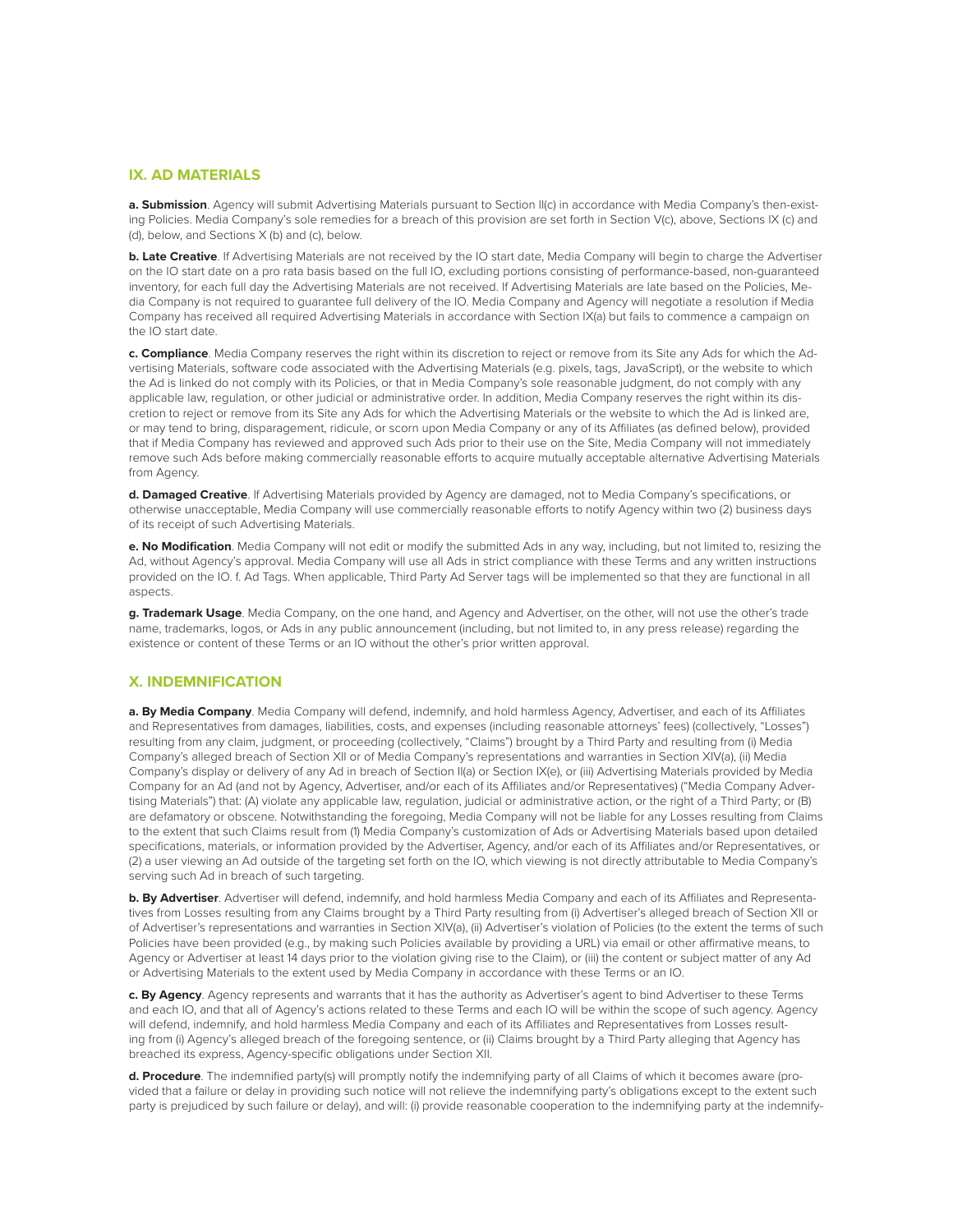ing party's expense in connection with the defense or settlement of all Claims; and (ii) be entitled to participate at its own expense in the defense of all Claims. The indemnified party(s) agrees that the indemnifying party will have sole and exclusive control over the defense and settlement of all Claims; provided, however, the indemnifying party will not acquiesce to any judgment or enter into any settlement, either of which imposes any obligation or liability on an indemnified party(s) without its prior written consent.

# **XI. LIMITATION OF LIABILITY**

Excluding Agency's, Advertiser's, and Media Company's respective obligations under Section X, damages that result from a breach of Section XII, or intentional misconduct by Agency, Advertiser, or Media Company, in no event will any party be liable for any consequential, indirect, incidental, punitive, special, or exemplary damages whatsoever, including, but not limited to, damages for loss of profits, business interruption, loss of information, and the like, incurred by another party arising out of an IO, even if such party has been advised of the possibility of such damages.

## **XII: NON-DISCLOSURE, DATA USAGE AND OWNERSHIP, PRIVACY AND LAWS**

**a. Definitions and Obligations**. "Confidential Information" will include (i) all information marked as "Confidential," "Proprietary," or similar legend by the disclosing party ("Discloser") when given to the receiving party ("Recipient"); and (ii) information and data provided by the Discloser, which under the circumstances surrounding the disclosure should be reasonably deemed confidential or proprietary. Without limiting the foregoing, Discloser and Recipient agree that each Discloser's contribution to IO Details (as defined below) shall be considered such Discloser's Confidential Information. Recipient will protect Confidential Information in the same manner that it protects its own information of a similar nature, but in no event with less than reasonable care. Recipient shall not disclose Confidential Information to anyone except an employee, agent, Affiliate, or third party who has a need to know same, and who is bound by confidentiality and non-use obligations at least as protective of Confidential Information as are those in this section. Recipient will not use Discloser's Confidential Information other than as provided for on the IO.

**b. Exceptions**. Notwithstanding anything contained herein to the contrary, the term "Confidential Information" will not include information which: (i) was previously known to Recipient; (ii) was or becomes generally available to the public through no fault of Recipient; (iii) was rightfully in Recipient's possession free of any obligation of confidentiality at, or prior to, the time it was communicated to Recipient by Discloser; (iv) was developed by employees or agents of Recipient independently of, and without reference to, Confidential Information; or (v) was communicated by Discloser to an unaffiliated third party free of any obligation of confidentiality. Notwithstanding the foregoing, the Recipient may disclose Confidential Information of the Discloser in response to a valid order by a court or other governmental body, as otherwise required by law or the rules of any applicable securities exchange, or as necessary to establish the rights of either party under these Terms; provided, however, that both Discloser and Recipient will stipulate to any orders necessary to protect such information from public disclosure.

**c. Additional Definitions**. As used herein the following terms shall have the following definitions:

i. "User Volunteered Data" is personally identifiable information collected from individual users by Media Company during delivery of an Ad pursuant to the IO, but only where it is expressly disclosed to such individual users that such collection is solely on behalf of Advertiser.

ii. "IO Details" are details set forth on the IO but only when expressly associated with the applicable Discloser, including, but not limited to, Ad pricing information, Ad description, Ad placement information, and Ad targeting information.

iii. "Performance Data" is data regarding a campaign gathered during delivery of an Ad pursuant to the IO (e.g., number of impressions, interactions, and header information), but excluding Site Data or IO Details.

iv. "Site Data" is any data that is (A) preexisting Media Company data used by Media Company pursuant to the IO; (B) gathered pursuant to the IO during delivery of an Ad that identifies or allows identification of Media Company, Media Company's Site, brand, content, context, or users as such; or (C) entered by users on any Media Company Site other than User Volunteered Data.

v. "Collected Data" consists of IO Details, Performance Data, and Site Data.

vi. "Repurposing" means retargeting a user or appending data to a non-public profile regarding a user for purposes other than performance of the IO.

vii. "Aggregated" means a form in which data gathered under an IO is combined with data from numerous campaigns of numerous Advertisers and precludes identification, directly or indirectly, of an Advertiser.

#### **d. Use of Collected Data**.

i. Unless otherwise authorized by Media Company, Advertiser will not: (A) use Collected Data for Repurposing; provided, however, that Performance Data may be used for Repurposing so long as it is not joined with any IO Details or Site Data; (B) disclose IO Details of Media Company or Site Data to any Affiliate or Third Party except as set forth in Section XII(d)(iii).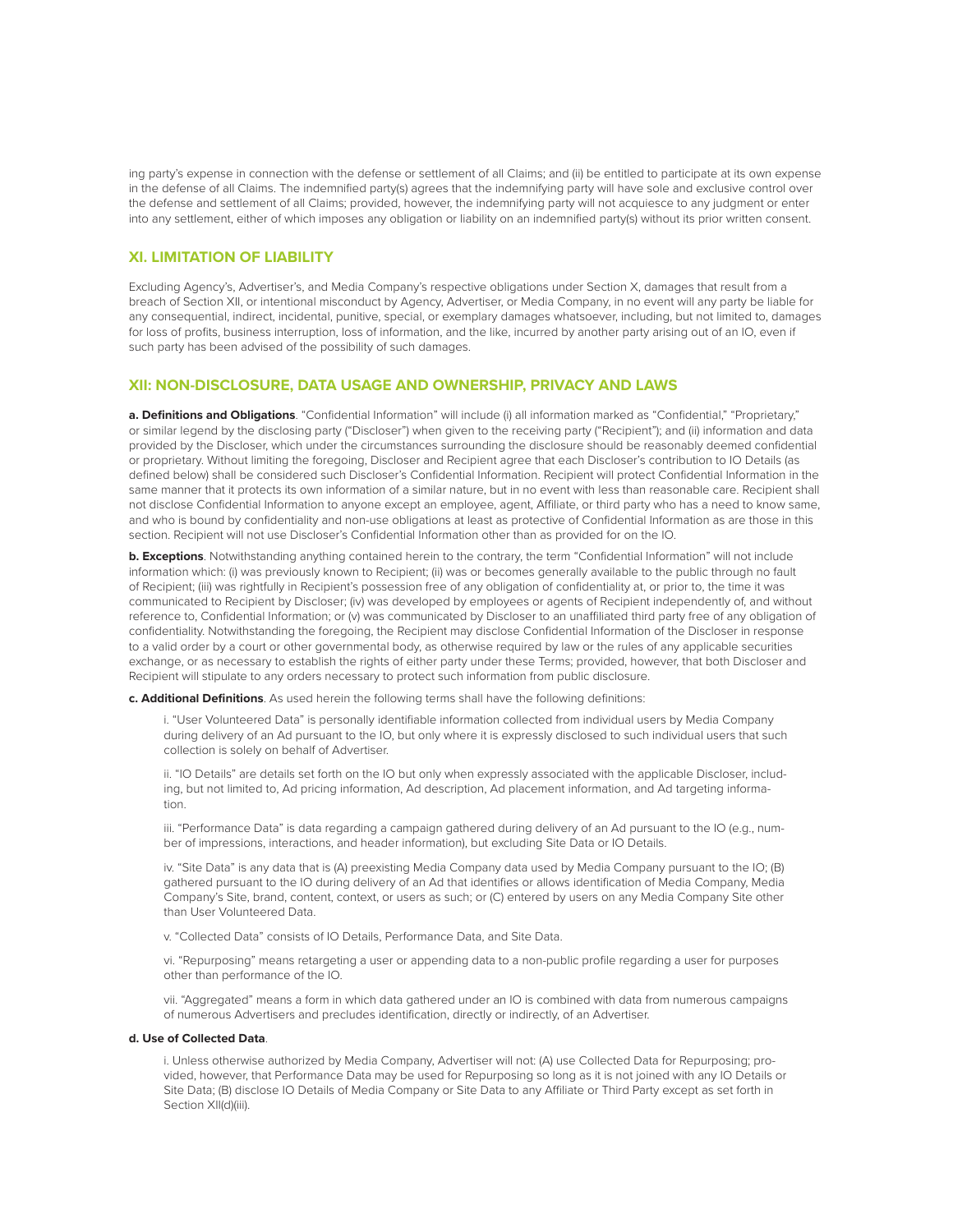ii. Unless otherwise authorized by Agency or Advertiser, Media Company will not: (A) use or disclose IO Details of Advertiser, Performance Data, or a user's recorded view or click of an Ad, each of the foregoing on a non-Aggregated basis, for Repurposing or any purpose other than performing under the IO, compensating data providers in a way that precludes identification of the Advertiser, or internal reporting or internal analysis; or (B) use or disclose any User Volunteered Data in any manner other than in performing under the IO.

iii. Advertiser, Agency, and Media Company (each a "Transferring Party") will require any Third Party or Affiliate used by the Transferring Party in performance of the IO on behalf of such Transferring Party to be bound by confidentiality and non-use obligations at least as restrictive as those on the Transferring Party, unless otherwise set forth in the IO.

**e. User Volunteered Data**. All User Volunteered Data is the property of Advertiser, is subject to the Advertiser's posted privacy policy, and is considered Confidential Information of Advertiser. Any other use of such information will be set forth on the IO and signed by both parties.

**f. Privacy Policies**. Agency, Advertiser, and Media Company will post on their respective Web sites their privacy policies and adhere to their privacy policies, which will abide by applicable laws. Failure by Media Company, on the one hand, or Agency or Advertiser, on the other, to continue to post a privacy policy, or non-adherence to such privacy policy, is grounds for immediate cancellation of the IO by the other party.

**g. Compliance with Law**. Agency, Advertiser, and Media Company will at all times comply with all federal, state, and local laws, ordinances, regulations, and codes which are applicable to their performance of their respective obligations under the IO.

**h. Agency Use of Data.** Agency will not: (i) use Collected Data unless Advertiser is permitted to use such Collected Data, nor (ii) use Collected Data in ways that Advertiser is not allowed to use such Collected Data. Notwithstanding the foregoing or anything to the contrary herein, the restrictions on Advertiser in Section XII(d)(i) shall not prohibit Agency from (A) using Collected Data on an Aggregated basis for internal media planning purposes only (but not for Repurposing), or (B) disclosing qualitative evaluations of Aggregated Collected Data to its clients and potential clients, and Media Companies on behalf of such clients or potential clients, for the purpose of media planning.

# **XIII. THIRD PARTY AD SERVING AND TRACKING (Applicable if Third Party Ad Server is used)**

**a. Ad Serving and Tracking**. Media Company will track delivery through its ad server and, provided that Media Company has approved in writing a Third Party Ad Server to run on its properties, Agency will track delivery through such Third Party Ad Server. Agency may not substitute the specified Third Party Ad Server without Media Company's prior written consent.

**b. Controlling Measurement**. If both parties are tracking delivery, the measurement used for invoicing advertising fees under an IO ("Controlling Measurement") will be determined as follows:

i. Except as specified in Section XIII(b)(iii), the Controlling Measurement will be taken from an ad server that is certified as compliant with the IAB/AAAA Ad Measurement Guidelines (the "IAB/AAAA Guidelines").

ii. If both ad servers are compliant with the IAB/AAAA Guidelines, the Controlling Measurement will be the Third Party Ad Server if such Third Party Ad Server provides an automated, daily reporting interface which allows for automated delivery of relevant and non-proprietary statistics to Media Company in an electronic form that is approved by Media Company; provided, however, that Media Company must receive access to such interface in the timeframe set forth in Section XIII(c), below.

iii. If neither party's ad server is compliant with the IAB/AAAA Guidelines or the requirements in subparagraph (ii), above, cannot be met, the Controlling Measurement will be based on Media Company's ad server, unless otherwise agreed by Agency and Media Company in writing.

**c. Ad Server Reporting Access**. As available, the party responsible for the Controlling Measurement will provide the other party with online or automated access to relevant and non-proprietary statistics from the ad server within one (1) day after campaign launch. The other party will notify the party with Controlling Measurement if such party has not received such access. If such online or automated reporting is not available, the party responsible for the Controlling Measurement will provide placement-level activity reports to the other party in a timely manner, as mutually agreed to by the parties or as specified in Section IV(b), above, in the case of Ads being served by Media Company. If both parties have tracked the campaign from the beginning and the party responsible for the Controlling Measurement fails to provide such access or reports as described herein, then the other party may use or provide its ad server statistics as the basis of calculating campaign delivery for invoicing. Notification may be given that access, such as login credentials or automated reporting functionality integration, applies to all current and future IOs for one or more Advertisers, in which case new access for each IO is not necessary.

**d. Discrepant Measurement**. If the difference between the Controlling Measurement and the other measurement exceeds 10% over the invoice period and the Controlling Measurement is lower, the parties will facilitate a reconciliation effort between Media Company and Third Party Ad Server measurements. If the discrepancy cannot be resolved and a good faith effort to facilitate the reconciliation has been made, Agency reserves the right to either: